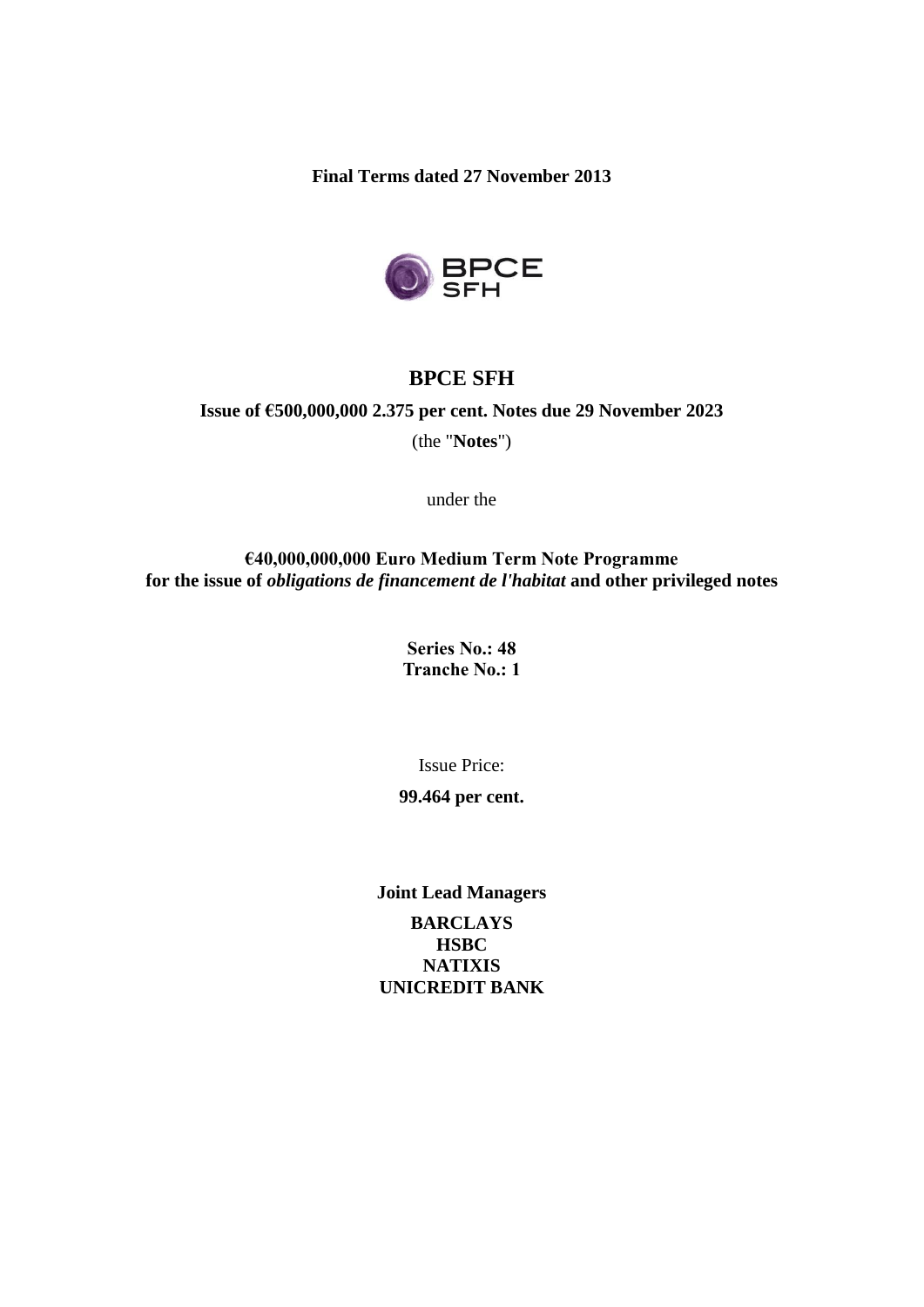#### **PART A - CONTRACTUAL TERMS**

Terms used herein shall be deemed to be defined as such for the purposes of the terms and conditions (the "**Terms and Conditions**") set forth in the base prospectus dated 30 April 2013 which received visa No. 13-192 from the *Autorité des marchés financiers* (the "**AMF**") on 30 April 2013 as supplemented by (i) the first supplement dated 9 August 2013 which received visa No. 13-453 from the AMF on 9 August 2013 and (ii) the second supplement dated 2 October 2013 which received visa No. 13-522 from the AMF on 2 October 2013 (together, the "**Base Prospectus**") which constitute a base prospectus for the purposes of the Prospectus Directive (as defined below).

This document constitutes the final terms (the "**Final Terms**") of the notes described herein (the "**Notes**") for the purposes of Article 5.4 of the Prospectus Directive and must be read in conjunction with such Base Prospectus. Full information on the Issuer and the offer of the Notes is only available on the basis of the combination of these Final Terms and the Base Prospectus. The Base Prospectus and these Final Terms are available for viewing on the websites of BPCE (www.bpce.fr) and of the AMF (www.amf-france.org) and during normal business hours at the registered office of the Issuer and at the specified office of the Paying Agent where copies may be obtained.

"**Prospectus Directive**" means Directive 2003/71/EC of the European Parliament and of the Council of 4 November 2003 (as amended, including by the 2010 PD Amending Directive, to the extent implemented in the relevant Member State of the European Economic Area which has implemented the Prospectus Directive (each a "**Relevant Member State**")), and includes any relevant implementing measure of the Prospectus Directive in each Relevant Member State, and "**2010 PD Amending Directive**" means Directive 2010/73/EU of the European Parliament and of the Council of 24 November 2010 and includes any relevant implementing measure of the 2010 PD Amending Directive.

| 1.  | (i)                                       | <b>Series Number:</b>              | 48                                                                                                                                                                                   |
|-----|-------------------------------------------|------------------------------------|--------------------------------------------------------------------------------------------------------------------------------------------------------------------------------------|
|     | (ii)                                      | <b>Tranche Number:</b>             | 1                                                                                                                                                                                    |
| 2.  |                                           | <b>Specified Currency:</b>         | Euro (" $\epsilon$ ")                                                                                                                                                                |
| 3.  | <b>Aggregate Nominal Amount of Notes:</b> |                                    |                                                                                                                                                                                      |
|     | (i)                                       | Series:                            | €500,000,000                                                                                                                                                                         |
|     | (ii)                                      | Tranche:                           | €500,000,000                                                                                                                                                                         |
| 4.  |                                           | <b>Issue Price:</b>                | 99.464 per cent. of the Aggregate Nominal<br>Amount of the Tranche                                                                                                                   |
| 5.  | <b>Specified Denomination:</b>            |                                    | €100,000                                                                                                                                                                             |
| 6.  | (i)                                       | <b>Issue Date:</b>                 | 29 November 2013                                                                                                                                                                     |
|     | (ii)                                      | <b>Interest Commencement Date:</b> |                                                                                                                                                                                      |
|     |                                           |                                    | <b>Issue Date</b>                                                                                                                                                                    |
| 7.  |                                           | <b>Final Maturity Date:</b>        | 29 November 2023                                                                                                                                                                     |
| 8.  | <b>Interest Basis:</b>                    |                                    | 2.375 per cent. Fixed Rate<br>(further particulars specified below)                                                                                                                  |
| 9.  | <b>Redemption/Payment Basis:</b>          |                                    | Subject to any purchase and cancellation or early<br>redemption, the Notes will be redeemed at the<br>Final Maturity Date at 100 per cent. of the<br><b>Aggregate Nominal Amount</b> |
|     |                                           |                                    | (further particulars specified below)                                                                                                                                                |
| 10. |                                           | <b>Change of Interest Basis:</b>   | Not Applicable                                                                                                                                                                       |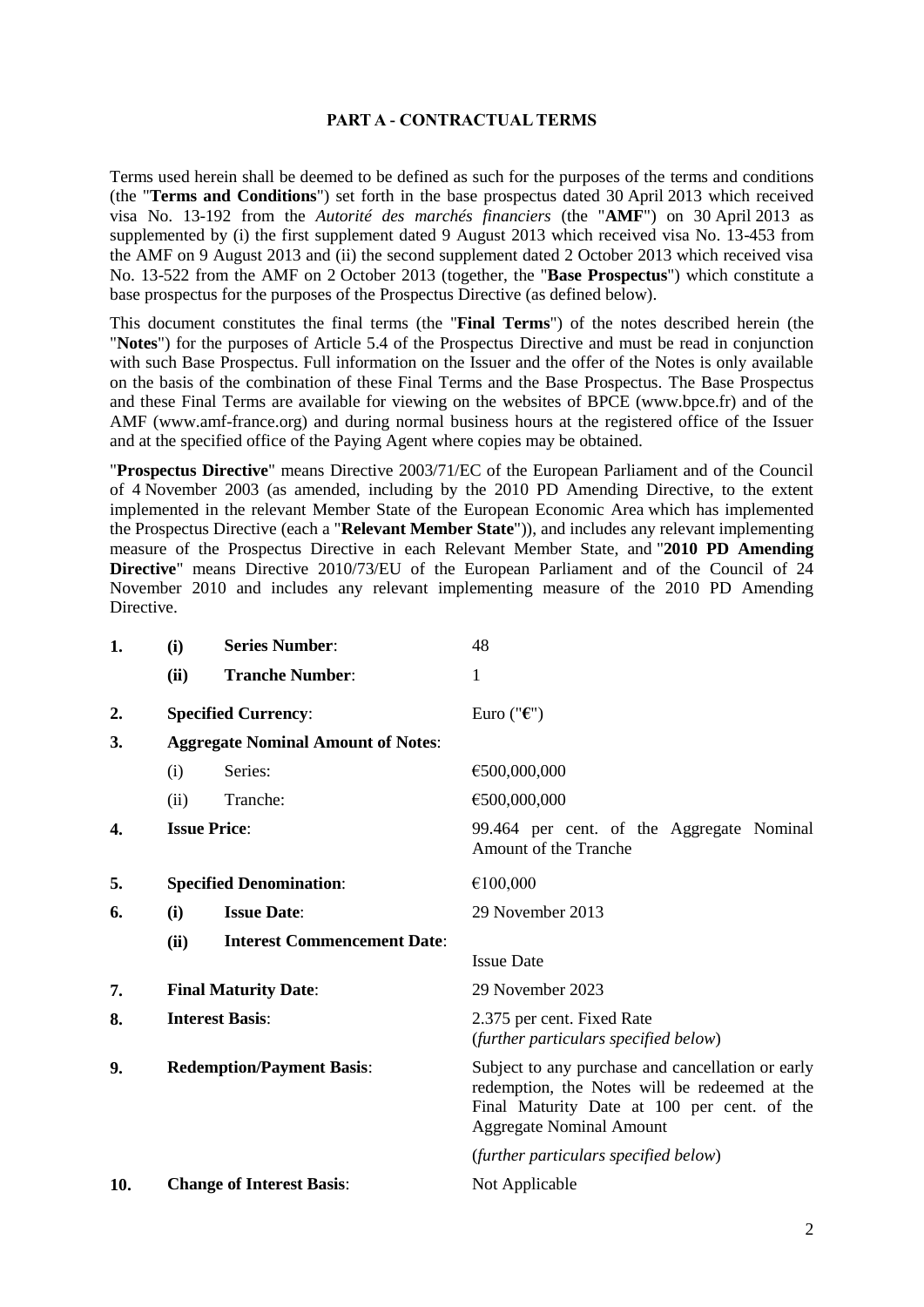- **11. Put/Call Options:** Not Applicable
	-
- **12. Date of corporate authorisations for**

Decisions of the *Conseil d'administration* (board of directors) of the Issuer (i) dated 17 December 2012 authorising the issue of *obligations de financement de l'habitat* and other resources benefiting from the *privilège* referred to in Article L.515-19 of the French *Code monétaire et financier* up to  $\epsilon$ 10,000,000,000, for the period beginning on 1 January 2013 and ending on 31 December 2013 and (ii) dated 27 September 2013 authorising the quarterly programme of borrowings benefiting from such *privilège* up to  $\epsilon$ 3,000,000,000 for the fourth quarter of 2013

### **PROVISIONS RELATING TO INTEREST PAYABLE**

| 13. | <b>Fixed Rate Note Provisions:</b>  |                                                                                                                             | Applicable                                                                                                               |
|-----|-------------------------------------|-----------------------------------------------------------------------------------------------------------------------------|--------------------------------------------------------------------------------------------------------------------------|
|     | (i)                                 | Rate of Interest:                                                                                                           | 2.375 per cent. <i>per annum</i> payable annually in<br>arrear                                                           |
|     | (ii)                                | <b>Interest Payment Dates:</b>                                                                                              | 29 November in each year, from, and including,<br>29 November 2014, to, and including, the Final<br><b>Maturity Date</b> |
|     | (iii)                               | <b>Fixed Coupon Amount:</b>                                                                                                 | €2,375 per €100,000 in Specified Denomination                                                                            |
|     | (iv)                                | <b>Broken Amount:</b>                                                                                                       | Not Applicable                                                                                                           |
|     | (v)                                 | Day Count Fraction (Condition<br>$5(a)$ :                                                                                   | Actual/Actual-ICMA                                                                                                       |
|     | (vi)                                | <b>Determination Dates:</b>                                                                                                 | 29 November in each year                                                                                                 |
| 14. |                                     | <b>Floating Rate Note Provisions:</b>                                                                                       | Not Applicable                                                                                                           |
| 15. | <b>Zero Coupon Note Provisions:</b> |                                                                                                                             | Not Applicable                                                                                                           |
|     |                                     | PROVISIONS RELATING TO REDEMPTION                                                                                           |                                                                                                                          |
| 16. | <b>Call Option:</b>                 |                                                                                                                             | Not Applicable                                                                                                           |
| 17. | <b>Put Option:</b>                  |                                                                                                                             | Not Applicable                                                                                                           |
| 18. | Note:                               | Final Redemption Amount of each                                                                                             | $€100,000$ per Specified Denomination                                                                                    |
| 19. | <b>Redemption by Instalment:</b>    |                                                                                                                             | Not Applicable                                                                                                           |
| 20. |                                     | <b>Early Redemption Amount:</b>                                                                                             |                                                                                                                          |
|     |                                     | Early Redemption Amount(s) of each<br>Note payable on event of default or other<br>early redemption as set out in the Terms |                                                                                                                          |

and Conditions:  $\epsilon$ 100,000 per Specified Denomination

**21. Purchases (Condition 6(h))**: The Notes purchased may be held and resold as set out in the Terms and Conditions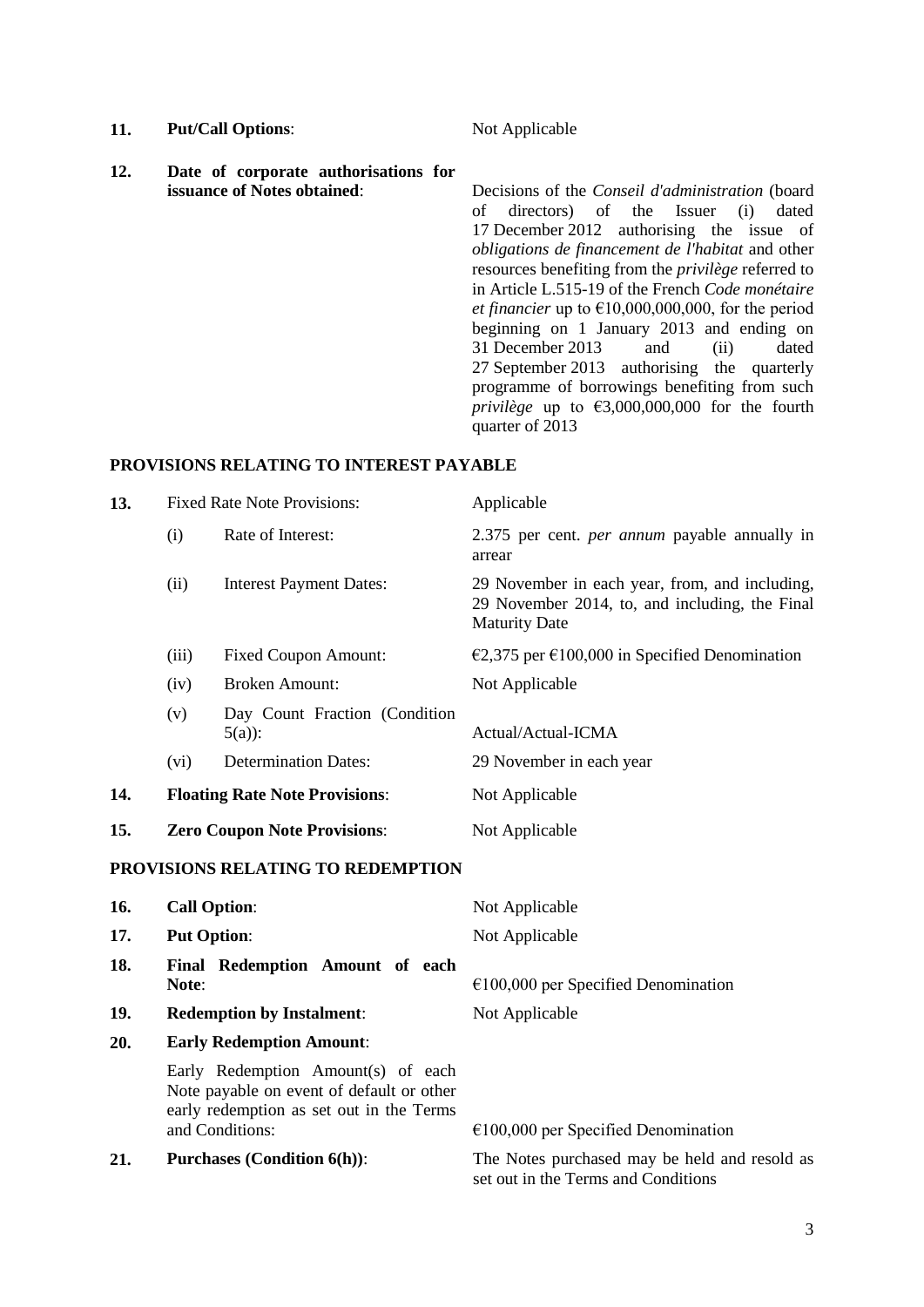### **GENERAL PROVISIONS APPLICABLE TO THE NOTES**

| 22. |                       | <b>Governing law:</b>                                                                                                                                              | French law                                                                                                                        |
|-----|-----------------------|--------------------------------------------------------------------------------------------------------------------------------------------------------------------|-----------------------------------------------------------------------------------------------------------------------------------|
| 23. | <b>Form of Notes:</b> |                                                                                                                                                                    | <b>Dematerialised Notes</b>                                                                                                       |
|     | (i)                   | Form of Dematerialised Notes:                                                                                                                                      | Bearer form (au porteur)                                                                                                          |
|     | (ii)                  | <b>Registration Agent:</b>                                                                                                                                         | Not Applicable                                                                                                                    |
|     | (iii)                 | Temporary Global Certificate:                                                                                                                                      | Not Applicable                                                                                                                    |
| 24. |                       | Financial Centre or other special<br>provisions relating to payment dates<br>for the purposes of Condition $7(g)$ :                                                | Not Applicable                                                                                                                    |
| 25. | to                    | <b>Talons for future Coupons or Receipts</b><br>attached<br><b>Definitive</b><br>to<br>be<br><b>Materialised Notes (and dates on which</b><br>such Talons mature): | Not Applicable                                                                                                                    |
| 26. | Masse:                |                                                                                                                                                                    | The provisions of Condition 10 apply                                                                                              |
|     |                       |                                                                                                                                                                    | The initial Representative will be:<br><b>Sylvain Thomazo</b><br>20, rue Victor Bart<br>78000 Versailles<br>France                |
|     |                       |                                                                                                                                                                    | The alternate Representative will be:<br><b>Sandrine d'Haussy</b><br>69, avenue Gambetta<br>94100 Saint Maur Des Fosses<br>France |

# **GENERAL**

The aggregate principal amount of Notes issued has been translated into Euro at the rate of  $[\bullet]$  per cent. producing a sum of: Not Applicable

### **RESPONSIBILITY**

I accept responsibility for the information contained in these Final Terms.

Signed on behalf of BPCE SFH<br>By: Jean-Philippe Berthaut, By: Jean-Philippe Berthaut, *Directeur Général Délégué* Duly authorised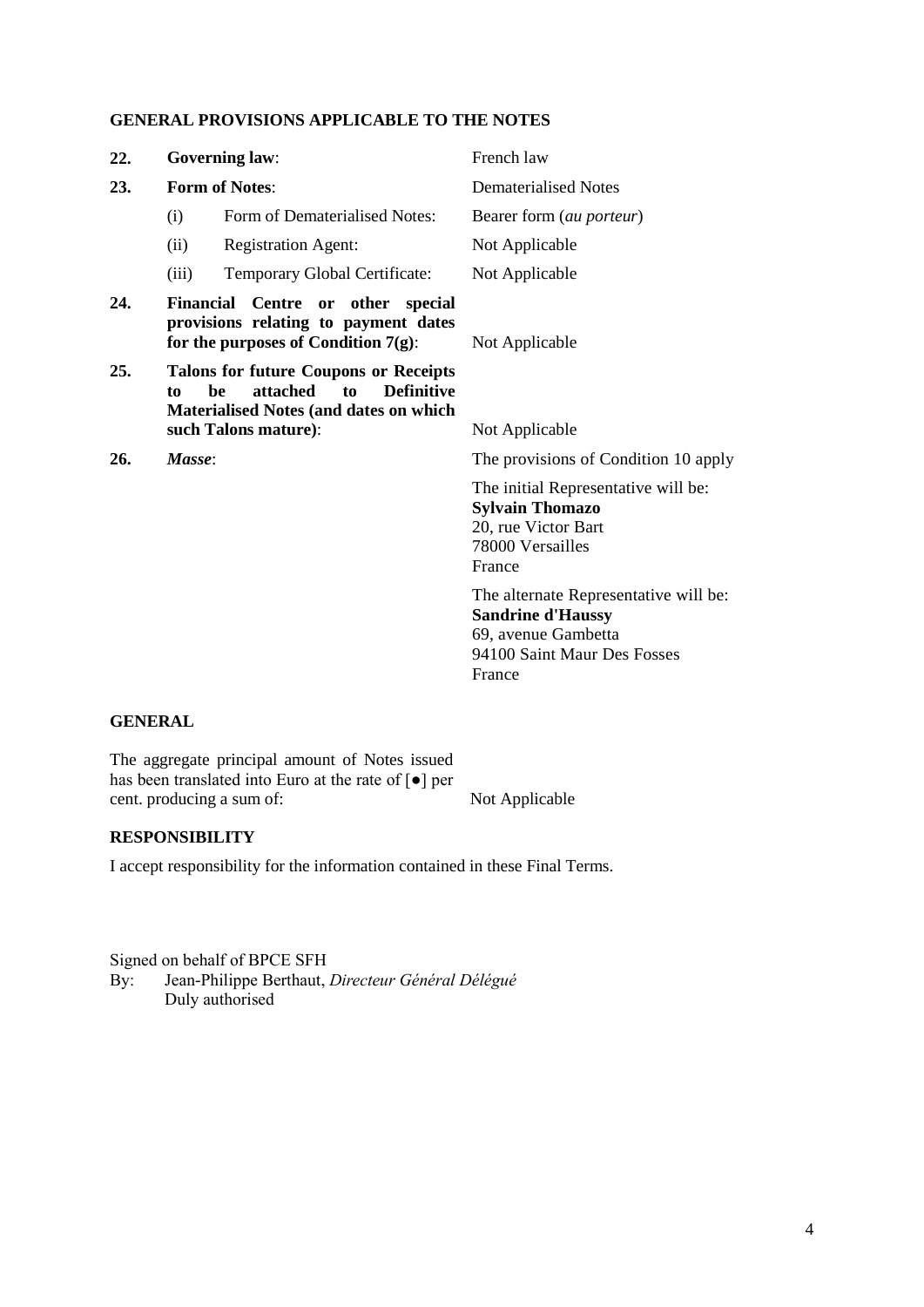### **PART B - OTHER INFORMATION**

### **1. LISTING AND ADMISSION TO TRADING**

| (i)<br>(ii) | Listing:<br>(a) Admission to trading:                                                                                                                                                                     | <b>Euronext Paris</b><br>Application has been made by the Issuer (or on its<br>behalf) for the Notes to be admitted to trading on<br>Euronext Paris with effect from 29 November<br>2013.                                                                                                                                                                                                                                                                                    |
|-------------|-----------------------------------------------------------------------------------------------------------------------------------------------------------------------------------------------------------|------------------------------------------------------------------------------------------------------------------------------------------------------------------------------------------------------------------------------------------------------------------------------------------------------------------------------------------------------------------------------------------------------------------------------------------------------------------------------|
|             | (b)<br>Regulated Markets or equivalent<br>markets on which, to the knowledge of<br>the Issuer, securities of the same class<br>of the Notes to be admitted to trading<br>are already admitted to trading: | Not Applicable                                                                                                                                                                                                                                                                                                                                                                                                                                                               |
| (iii)       | Estimate of total expenses related to<br>admission to trading:                                                                                                                                            | $£11,450$ (including the AMF fees)                                                                                                                                                                                                                                                                                                                                                                                                                                           |
| 2.          | <b>RATINGS</b>                                                                                                                                                                                            |                                                                                                                                                                                                                                                                                                                                                                                                                                                                              |
|             | Ratings:                                                                                                                                                                                                  | The Notes are expected upon issue to be rated:                                                                                                                                                                                                                                                                                                                                                                                                                               |
|             |                                                                                                                                                                                                           | S&P:AAA                                                                                                                                                                                                                                                                                                                                                                                                                                                                      |
|             |                                                                                                                                                                                                           | Moody's: Aaa                                                                                                                                                                                                                                                                                                                                                                                                                                                                 |
|             |                                                                                                                                                                                                           | Both S&P and Moody's are established in the<br>European Union and registered under Regulation<br>(EC) No. 1060/2009 of the European Parliament<br>and the Council of 16 September 2009 on credit<br>rating agencies, as amended (the<br>"CRA<br>Regulation") and included in the list of<br>registered credit rating agencies published on the<br>website of the European Securities and Markets<br>Authority (www.esma.europa.eu) in accordance<br>with the CRA Regulation. |
| 3.          | <b>INTERESTS OF NATURAL AND LEGAL PERSONS INVOLVED IN THE ISSUE</b>                                                                                                                                       |                                                                                                                                                                                                                                                                                                                                                                                                                                                                              |

Save as discussed in section "Subscription and Sale" of the Base Prospectus, so far as the Issuer is aware, no person involved in the offer of the Notes has an interest material to the offer.

### **4. YIELD**

|                                      | Indication of yield: | 2.436 per cent. <i>per annum</i> |  |
|--------------------------------------|----------------------|----------------------------------|--|
| 5.<br><b>OPERATIONAL INFORMATION</b> |                      |                                  |  |
|                                      | <b>ISIN</b> Code:    | FR0011637743                     |  |
|                                      | Common Code:         | 099751827                        |  |
|                                      | Depositaries:        |                                  |  |
|                                      |                      |                                  |  |